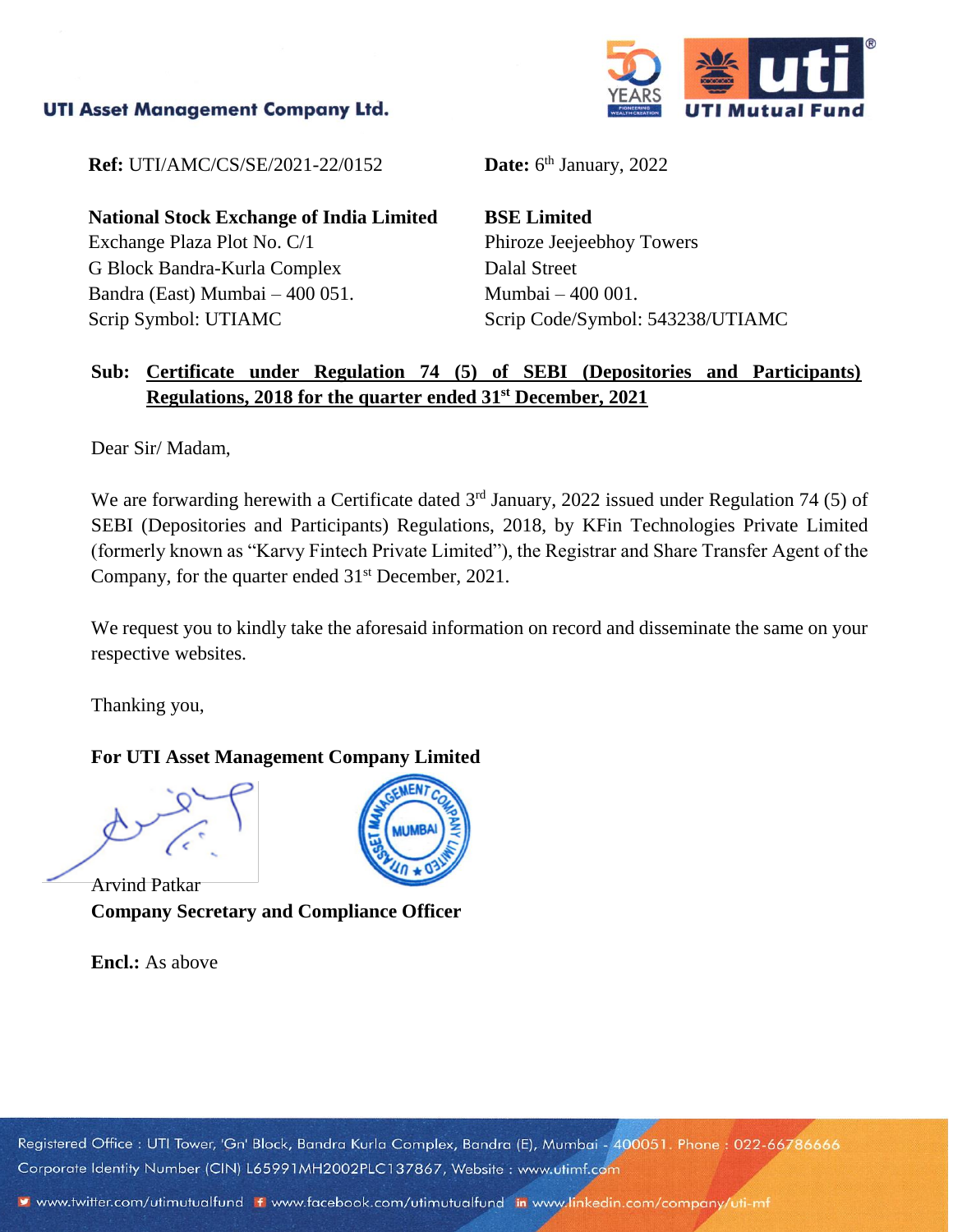

KFPL/MRVS/CDSL/74(5)/Q3 Jan 03, 2022

CENTRAL DEPOSITORY SERVICES (INDIA) LTD REGD OFF: PHIROZE JEEJEEBHOY TOWERS 28TH FLOOR DALAL STREET MUMBAI - 400 023

Dear Sir(s),

Sub: Certificate under Regulation 74(5) for the quarter ended 31<sup>st</sup> December, 2021

We as Registrars, Share Transfer and Depository Services agents of the UTI ASSET MANAGEMENT COMPANY LIMITED, certify that the details of securities dematerialized/rematerialized during the aforesaid period, as required under Regulation 74(5) of SEBI (Depositories and participants) Regulations 2018 have been furnished to all the Stock Exchanges where the shares of the company are listed.

Thanking you,

Yours faithfully, For KFin Technologies Pvt. Ltd

M R V Subrahmanyam Vice President

CC TO:

THE COMPANY SECRETARY M/s. UTI ASSET MANAGEMENT COMPANY LIMITED UTI TOWER, GN BLOCK BANDRA KURLA COMPLEX,BANDRA (E) MUMBAI - 400 051.



(Formerly known as "Karvy Fintech Private Limited")

**Registered & Corporate Office** 

Selenium Building, Tower-B, Plot No- 31 & 32, Financial District, Nanakramguda, Serilingampally, Hyderabad, Rangareddi, Telangana, India, 500032. Ph: +91 40 6716 2222, 7961 1000 | https://www.kfintech.com | CIN: U72400TG2017PTC117649